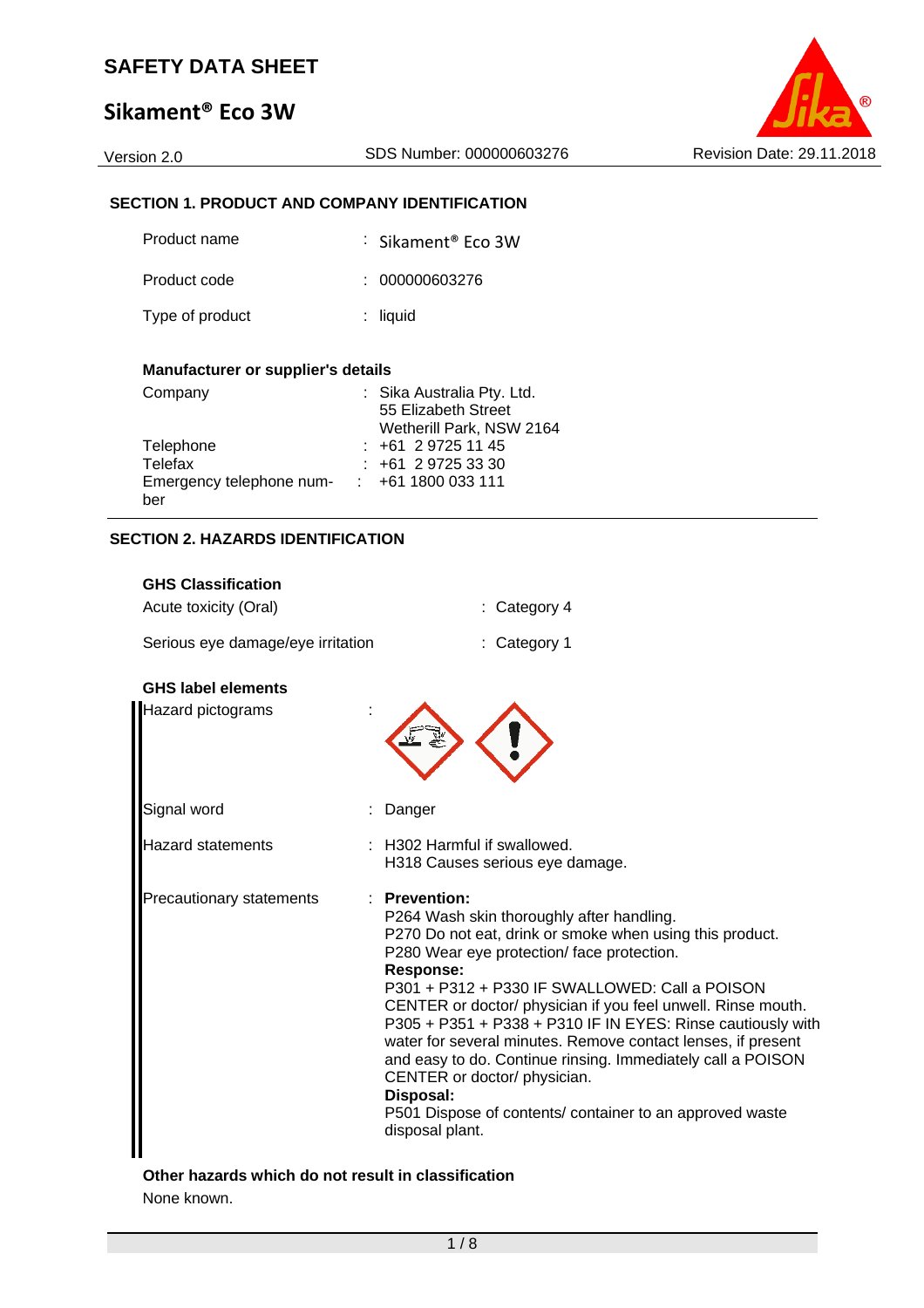## **Sikament® Eco 3W**

Version 2.0 SDS Number: 000000603276 Revision Date: 29.11.2018

#### **SECTION 3. COMPOSITION/INFORMATION ON INGREDIENTS**

Substance / Mixture : Mixture

#### **Hazardous components**

| Chemical name                                | CAS-No.        | Concentration (%) |
|----------------------------------------------|----------------|-------------------|
| nitric acid, calcium potassium salt, hydrate | 905593-70-6    | $>= 30 - 60$      |
| nitric acid, ammonium calcium salt           | 15245-12-2     | $>= 3 - 10$       |
| sodium thiocyanate                           | 540-72-7       | $>= 1 - 3$        |
| 2,2',2"-nitrilotriethanol                    | $102 - 71 - 6$ | ~10               |

#### **SECTION 4. FIRST AID MEASURES**

| General advice                                                    | : Move out of dangerous area.<br>Consult a physician.<br>Show this safety data sheet to the doctor in attendance.                                                                                                                                                                                                         |
|-------------------------------------------------------------------|---------------------------------------------------------------------------------------------------------------------------------------------------------------------------------------------------------------------------------------------------------------------------------------------------------------------------|
| If inhaled                                                        | Move to fresh air.<br>Consult a physician after significant exposure.                                                                                                                                                                                                                                                     |
| In case of skin contact                                           | : Take off contaminated clothing and shoes immediately.<br>Wash off with soap and plenty of water.<br>If symptoms persist, call a physician.                                                                                                                                                                              |
| In case of eye contact                                            | : Small amounts splashed into eyes can cause irreversible tis-<br>sue damage and blindness.<br>In the case of contact with eyes, rinse immediately with plenty<br>of water and seek medical advice.<br>Continue rinsing eyes during transport to hospital.<br>Remove contact lenses.<br>Keep eye wide open while rinsing. |
| If swallowed                                                      | : Clean mouth with water and drink afterwards plenty of water.<br>Do not give milk or alcoholic beverages.<br>Never give anything by mouth to an unconscious person.<br>Obtain medical attention.                                                                                                                         |
| Most important symptoms<br>and effects, both acute and<br>delayed | : No known significant effects or hazards.<br>Gastrointestinal discomfort<br>Excessive lachrymation<br>See Section 11 for more detailed information on health effects<br>and symptoms.<br>Harmful if swallowed.<br>Causes serious eye damage.                                                                             |
| Notes to physician                                                | : Treat symptomatically.                                                                                                                                                                                                                                                                                                  |

#### **SECTION 5. FIREFIGHTING MEASURES**

| Suitable extinguishing media | : Use extinguishing measures that are appropriate to local cir-<br>cumstances and the surrounding environment. |
|------------------------------|----------------------------------------------------------------------------------------------------------------|
| Hazardous combustion prod-   | : No hazardous combustion products are known                                                                   |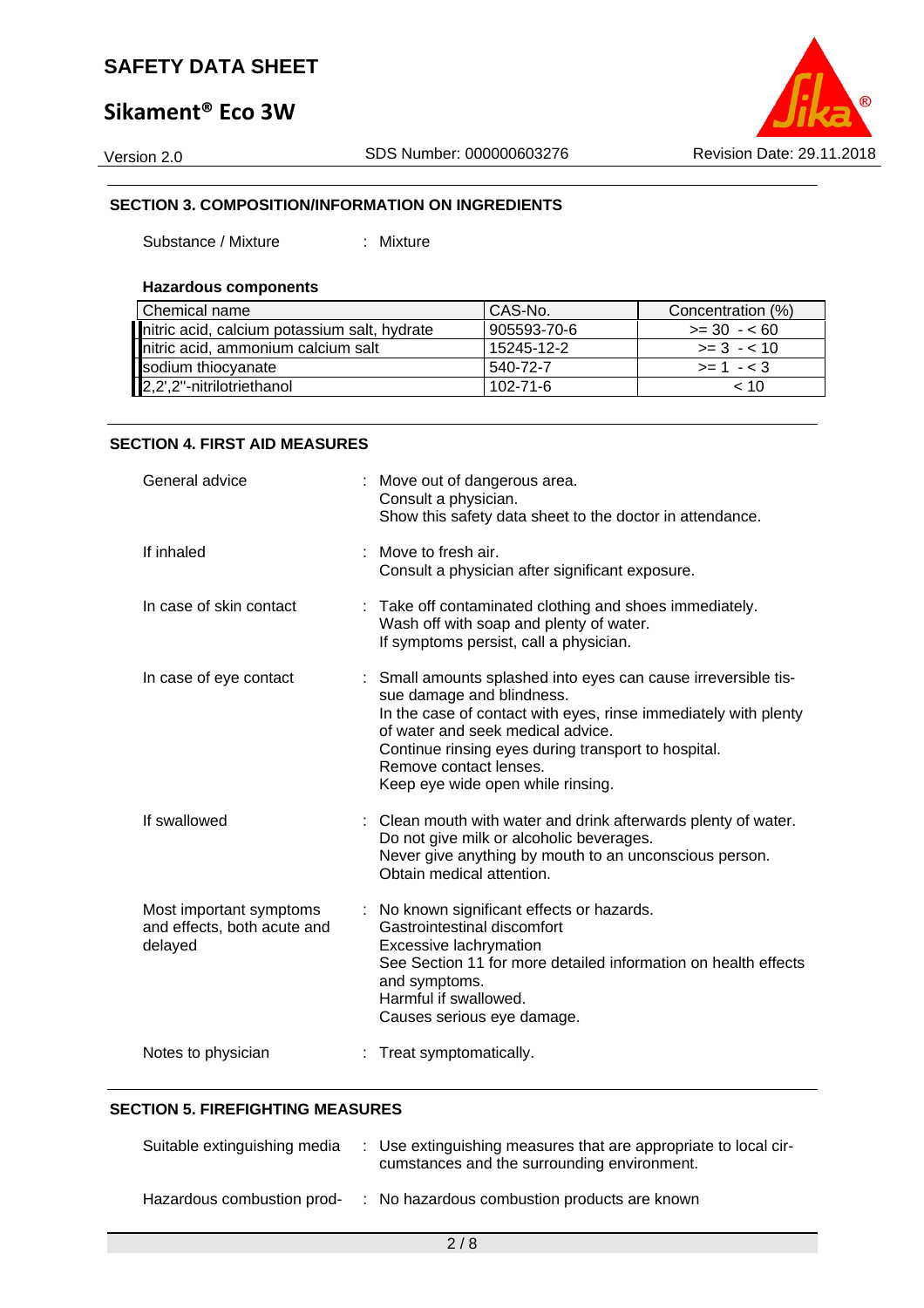# **Sikament® Eco 3W**

| (R                               |
|----------------------------------|
| <b>Revision Date: 29.11.2018</b> |

| Version 2.0                                      | SDS Number: 000000603276                                         | <b>Revision Date: 29.11.2018</b> |
|--------------------------------------------------|------------------------------------------------------------------|----------------------------------|
| ucts                                             |                                                                  |                                  |
| Specific extinguishing meth-<br>ods              | : Standard procedure for chemical fires.                         |                                  |
| Special protective equipment<br>for firefighters | : In the event of fire, wear self-contained breathing apparatus. |                                  |

### **SECTION 6. ACCIDENTAL RELEASE MEASURES**

| Personal precautions, protec-<br>tive equipment and emer-<br>gency procedures | : Use personal protective equipment.<br>Deny access to unprotected persons.                                                                                                                                           |
|-------------------------------------------------------------------------------|-----------------------------------------------------------------------------------------------------------------------------------------------------------------------------------------------------------------------|
| Environmental precautions                                                     | : Try to prevent the material from entering drains or water<br>courses.<br>If the product contaminates rivers and lakes or drains inform<br>respective authorities.<br>No special environmental precautions required. |
| Methods and materials for<br>containment and cleaning up                      | : Soak up with inert absorbent material (e.g. sand, silica gel,<br>acid binder, universal binder, sawdust).<br>Keep in suitable, closed containers for disposal.                                                      |

#### **SECTION 7. HANDLING AND STORAGE**

| fire and explosion          | Advice on protection against : Normal measures for preventive fire protection.                                                                                                                                                                                                                                                   |
|-----------------------------|----------------------------------------------------------------------------------------------------------------------------------------------------------------------------------------------------------------------------------------------------------------------------------------------------------------------------------|
| Advice on safe handling     | : Avoid exceeding the given occupational exposure limits (see<br>section 8).<br>Do not get in eyes, on skin, or on clothing.<br>For personal protection see section 8.<br>Smoking, eating and drinking should be prohibited in the ap-<br>plication area.<br>Follow standard hygiene measures when handling chemical<br>products |
| Hygiene measures            | : Handle in accordance with good industrial hygiene and safety<br>practice.<br>When using do not eat or drink.<br>When using do not smoke.<br>Wash hands before breaks and at the end of workday.                                                                                                                                |
| Conditions for safe storage | : Keep container tightly closed in a dry and well-ventilated<br>place.<br>Containers which are opened must be carefully resealed and<br>kept upright to prevent leakage.<br>Store in accordance with local regulations.                                                                                                          |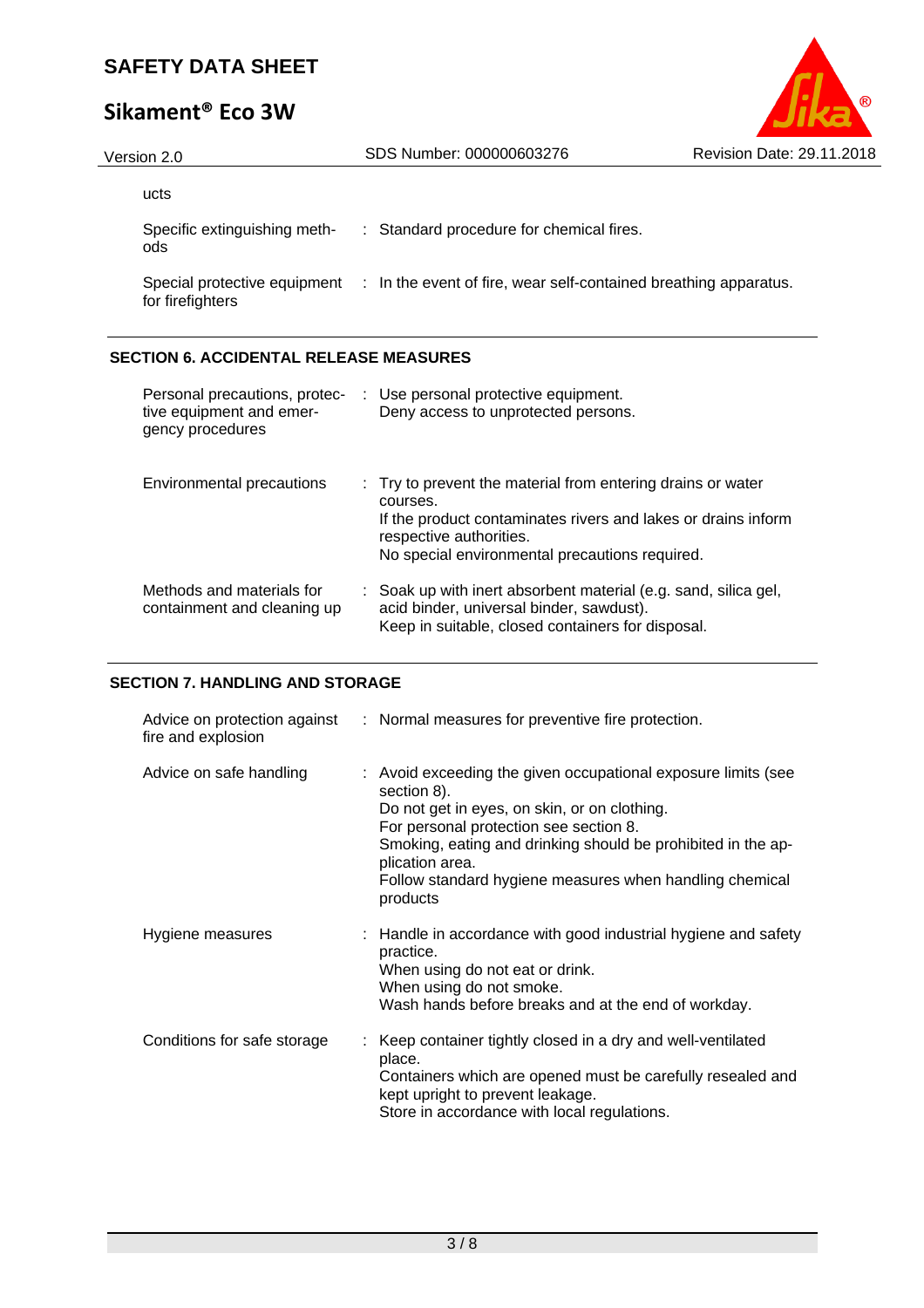## **Sikament® Eco 3W**



#### **SECTION 8. EXPOSURE CONTROLS/PERSONAL PROTECTION**

### **Components with workplace control parameters**

| Components                    | CAS-No.           | Value type                                                                             | Control parame-                                                                                                                                                                                                                                                                                                                                                                         | <b>Basis</b> |
|-------------------------------|-------------------|----------------------------------------------------------------------------------------|-----------------------------------------------------------------------------------------------------------------------------------------------------------------------------------------------------------------------------------------------------------------------------------------------------------------------------------------------------------------------------------------|--------------|
|                               |                   | (Form of                                                                               | ters / Permissible                                                                                                                                                                                                                                                                                                                                                                      |              |
|                               |                   | exposure)                                                                              | concentration                                                                                                                                                                                                                                                                                                                                                                           |              |
| 2,2',2"-nitrilotriethanol     | 102-71-6          | <b>TWA</b>                                                                             | $5 \text{ mg/m}$ 3                                                                                                                                                                                                                                                                                                                                                                      | AU OEL       |
|                               |                   | <b>Further information: Sensitiser</b>                                                 |                                                                                                                                                                                                                                                                                                                                                                                         |              |
| Personal protective equipment |                   |                                                                                        |                                                                                                                                                                                                                                                                                                                                                                                         |              |
| Respiratory protection        |                   | imum expected contaminant concentration<br>contained breathing apparatus must be used. | Use respiratory protection unless adequate local exhaust<br>ventilation is provided or exposure assessment demonstrates<br>that exposures are within recommended exposure guidelines.<br>The filter class for the respirator must be suitable for the max-<br>(gas/vapour/aerosol/particulates) that may arise when han-<br>dling the product. If this concentration is exceeded, self- |              |
| Hand protection               | essary.           |                                                                                        | Chemical-resistant, impervious gloves complying with an ap-<br>proved standard should be worn at all times when handling<br>chemical products if a risk assessment indicates this is nec-                                                                                                                                                                                               |              |
| Eye protection                |                   |                                                                                        | Safety eyewear complying with an approved standard should<br>be used when a risk assessment indicates this is necessary.                                                                                                                                                                                                                                                                |              |
| Skin and body protection      | cific work-place. |                                                                                        | Choose body protection in relation to its type, to the concen-<br>tration and amount of dangerous substances, and to the spe-                                                                                                                                                                                                                                                           |              |

### **SECTION 9. PHYSICAL AND CHEMICAL PROPERTIES**

| Appearance                              | : liquid             |
|-----------------------------------------|----------------------|
| Colour                                  | : red                |
| Odour                                   | : characteristic     |
| Odour Threshold                         | : No data available  |
| рH                                      | $\therefore$ ca. 6.5 |
| Melting point/range / Freezing<br>point | : No data available  |
| Boiling point/boiling range             | : No data available  |
| Flash point                             | Not applicable       |
| Evaporation rate                        | : No data available  |
| Flammability                            | : No data available  |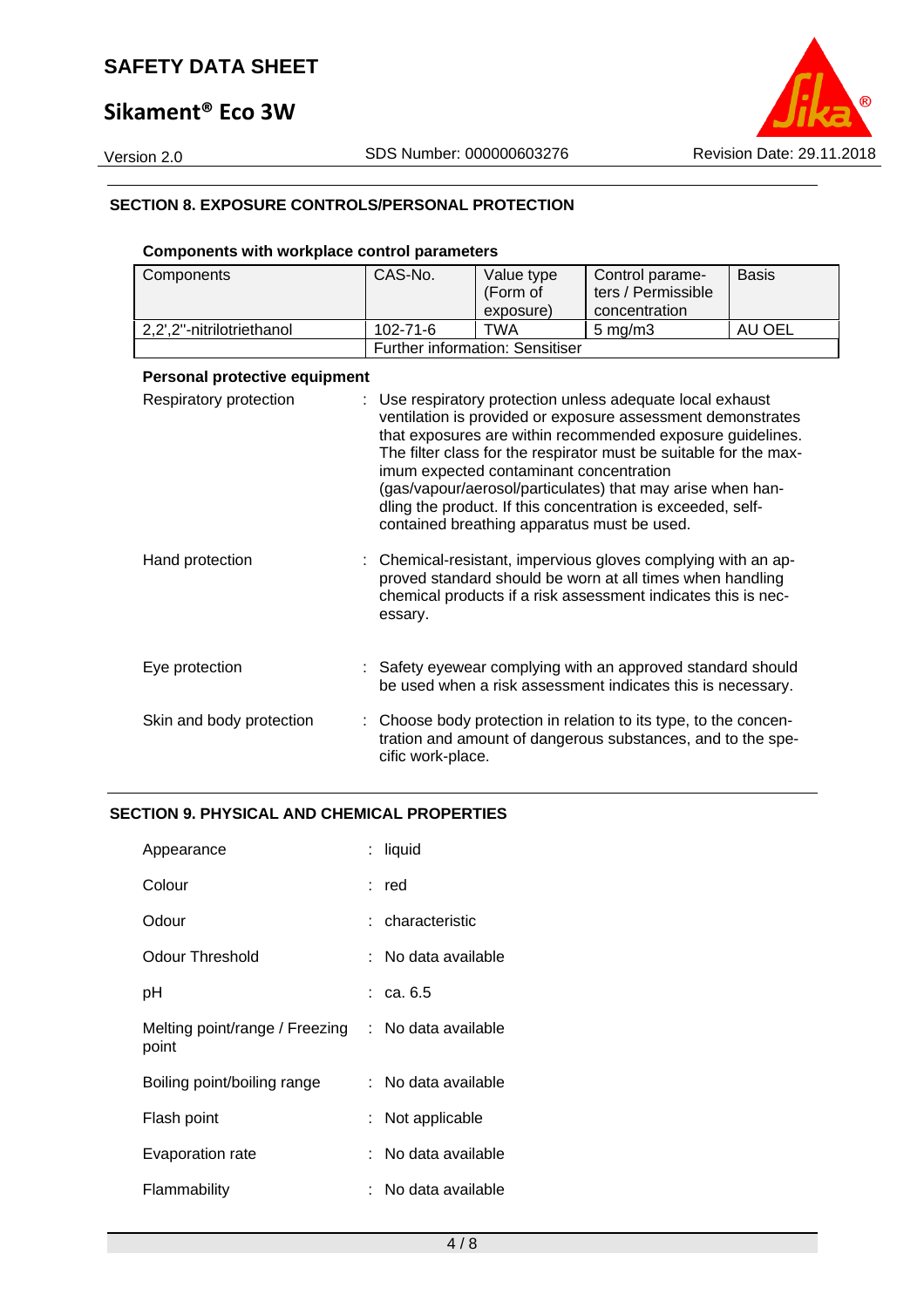## **Sikament® Eco 3W**



| Upper explosion limit                                            | No data available<br>÷               |
|------------------------------------------------------------------|--------------------------------------|
| Lower explosion limit                                            | No data available                    |
| Vapour pressure                                                  | : 23 hPa $(17 \text{ mmHg})$         |
| Relative vapour density                                          | No data available                    |
| Density                                                          | : ca. 1.42 g/cm3 (20 °C (68 °F) ())  |
| Solubility(ies)<br>Water solubility<br>Partition coefficient: n- | soluble<br>t.<br>: No data available |
| octanol/water                                                    |                                      |
| Auto-ignition temperature                                        | No data available                    |
| Decomposition temperature                                        | No data available                    |
| Viscosity, dynamic                                               | No data available                    |
| Viscosity, kinematic                                             | No data available                    |
| <b>Explosive properties</b>                                      | No data available                    |
| Molecular weight                                                 | No data available                    |
| VOC-EU (solvent)                                                 | $15.19$ g/l                          |

### **SECTION 10. STABILITY AND REACTIVITY**

| Reactivity                                         |  | : No dangerous reaction known under conditions of normal use. |
|----------------------------------------------------|--|---------------------------------------------------------------|
| Chemical stability                                 |  | : The product is chemically stable.                           |
| Possibility of hazardous reac-<br>tions            |  | : No hazards to be specially mentioned.                       |
| Conditions to avoid                                |  | : No data available                                           |
| Incompatible materials                             |  | : No data available                                           |
| No decomposition if otered and applied as directed |  |                                                               |

No decomposition if stored and applied as directed.

#### **SECTION 11. TOXICOLOGICAL INFORMATION**

#### **Acute toxicity**

Harmful if swallowed.

### **Components:**

**nitric acid, ammonium calcium salt:**  Acute oral toxicity : LD50 Oral (Rat): > 301 mg/kg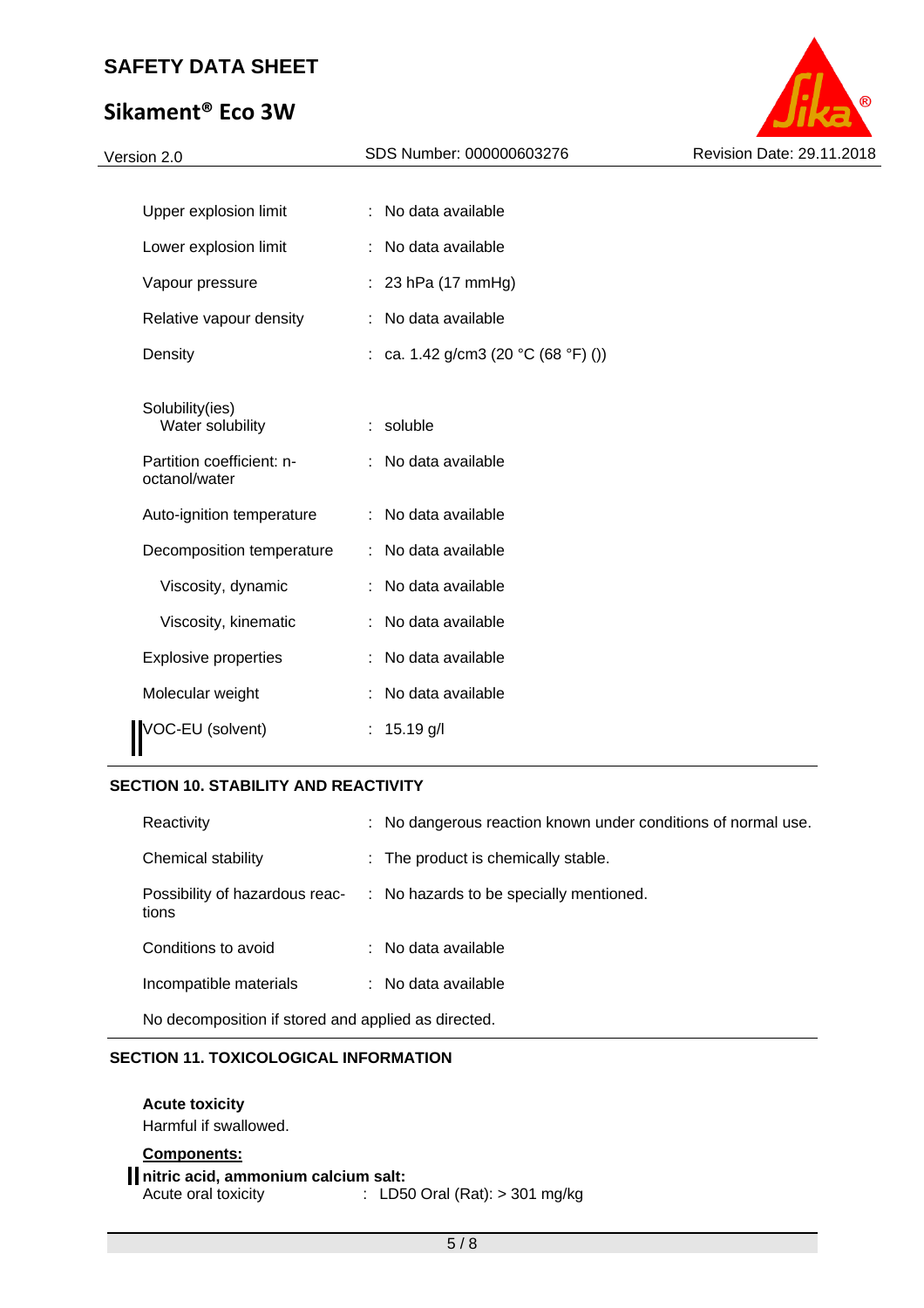## **Sikament® Eco 3W**

Version 2.0 SDS Number: 000000603276 Revision Date: 29.11.2018

Acute dermal toxicity : LD50 Dermal (Rat): > 2,001 mg/kg

#### **Skin corrosion/irritation**

Not classified based on available information.

#### **Serious eye damage/eye irritation**

Causes serious eye damage.

#### **Respiratory or skin sensitisation**

Skin sensitisation: Not classified based on available information. Respiratory sensitisation: Not classified based on available information.

#### **Chronic toxicity**

#### **Germ cell mutagenicity**

Not classified based on available information.

#### **Carcinogenicity**

Not classified based on available information.

#### **Reproductive toxicity**

Not classified based on available information.

#### **STOT - single exposure**

Not classified based on available information.

#### **STOT - repeated exposure**

Not classified based on available information.

#### **Aspiration toxicity**

Not classified based on available information.

#### **SECTION 12. ECOLOGICAL INFORMATION**

#### **Ecotoxicity**

| <b>Components:</b>                                      |                                                                                                      |
|---------------------------------------------------------|------------------------------------------------------------------------------------------------------|
| nitric acid, ammonium calcium salt:<br>Toxicity to fish | : $LC50$ (Fish): 447 mg/l<br>Exposure time: 48 h                                                     |
| aquatic invertebrates                                   | Toxicity to daphnia and other : EC50 (Daphnia magna (Water flea)): > 100 mg/l<br>Exposure time: 48 h |
| Persistence and degradability<br>No data available      |                                                                                                      |
| <b>Bioaccumulative potential</b><br>No data available   |                                                                                                      |
| <b>Mobility in soil</b><br>No data available            |                                                                                                      |
| Other adverse effects                                   |                                                                                                      |
| <b>Product:</b>                                         |                                                                                                      |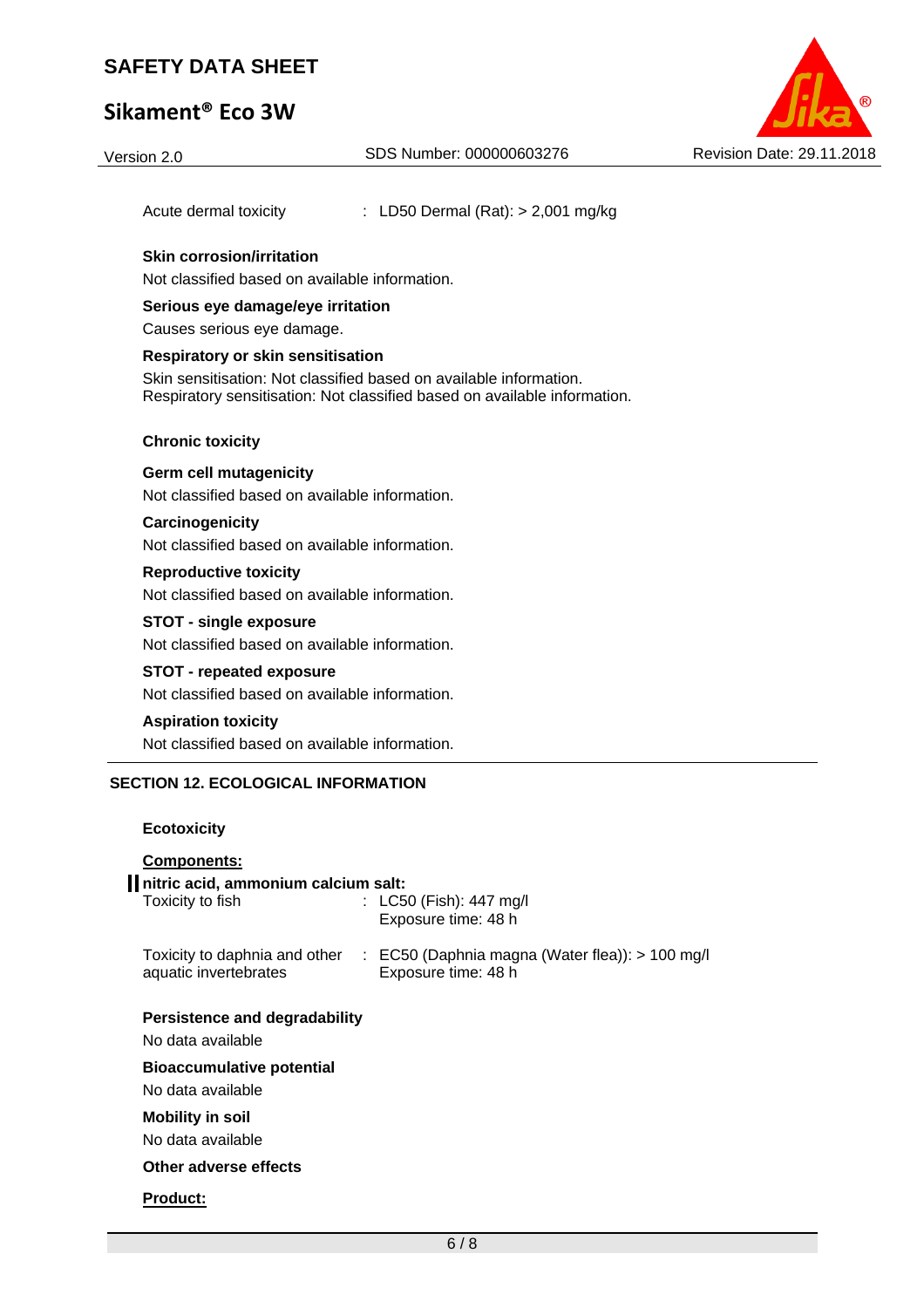## **Sikament® Eco 3W**

| R                                |
|----------------------------------|
| <b>Revision Date: 29.11.2018</b> |

| Version 2.0                                                                   | SDS Number: 000000603276                                                    | Revision Date: 29.11.2018 |
|-------------------------------------------------------------------------------|-----------------------------------------------------------------------------|---------------------------|
| Additional ecological infor-<br>mation                                        | : There is no data available for this product.                              |                           |
| <b>Components:</b><br>nitric acid, calcium potassium salt, hydrate:<br>mation | Additional ecological infor- : There is no data available for this product. |                           |

## **SECTION 13. DISPOSAL CONSIDERATIONS**

| <b>Disposal methods</b> |                                                                                                                                        |
|-------------------------|----------------------------------------------------------------------------------------------------------------------------------------|
| Waste from residues     | : Do not contaminate ponds, waterways or ditches with chemi-<br>cal or used container.<br>Send to a licensed waste management company. |
| Contaminated packaging  | : Empty remaining contents.<br>Dispose of as unused product.<br>Do not re-use empty containers.                                        |

### **SECTION 14. TRANSPORT INFORMATION**

#### **International Regulations**

#### **UNRTDG**

Not regulated as a dangerous good

#### **IATA-DGR**  Not regulated as a dangerous good

#### **IMDG-Code**

Not regulated as a dangerous good

### **Transport in bulk according to Annex II of MARPOL 73/78 and the IBC Code**

Not applicable for product as supplied.

#### **National Regulations**

**ADG**  Not regulated as a dangerous good

### **SECTION 15. REGULATORY INFORMATION**

| Safety, health and environmental regulations/legislation specific for the substance or mix-<br>ture       |                                  |
|-----------------------------------------------------------------------------------------------------------|----------------------------------|
| Standard for the Uniform<br>Scheduling of Medicines and<br>Poisons<br>No poison schedule number allocated |                                  |
| International Chemical Weapons Convention (CWC)<br>Schedules of Toxic Chemicals and Precursors            | Not applicable                   |
| Prohibition/Licensing Requirements                                                                        | Calcium nitrate (anhydrous)<br>÷ |